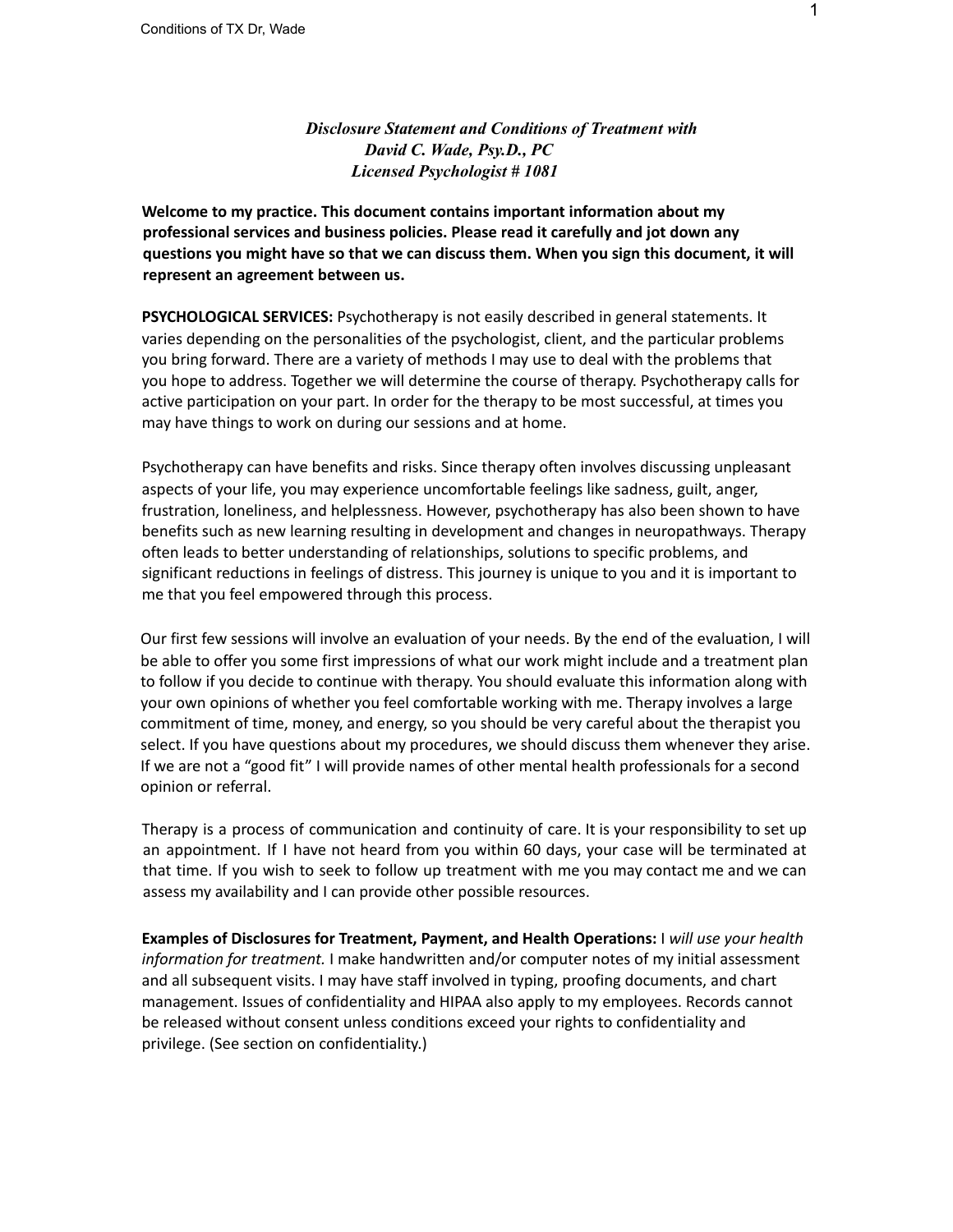## Conditions of TX Dr, Wade

*Your health information may be used for payment.* **For example**: A bill may be sent to you or a third-party payer. Typically, I used electronic billing. That information will also be in the possession of my billing service, KW Billing. Kellie Wade does the billing. She can be reached through me or **kwbill@outlook.com**. The information on or accompanying the bill may include information that identifies you, as well as your diagnosis, and a procedure code indicating either "mental health assessment" or "psychotherapy".

*Treatment Plans: Insurance typically requires a patient diagnosis for payment of service.* Some insurance plans require completion of treatment plans, diagnosis, problem list and plan of treatment. Unless otherwise instructed by you, I will complete treatment plans when due and respond to case reviews in order to authorize payment and continued authorization for your care through your insurance plan. At times insurance companies will require progress notes or the chart. If I receive this request I will notify you. Once it has been sent, *I have no control over what your insurance company does with the information I send them. You may contact your insurance company to inquire about how they manage their records.*

**Confidentiality:** Communication between the client (person or persons identified as receiving treatment services), and the psychologist is privileged. This information is also protected by the federal HIPAA laws. This means, what is shared between the psychologist and client is confidential, and subsequent records regarding patients are confidential, with the following possible exceptions:

1. Abuse of a child or elder. Abuse can be sexual, physical or emotional involving a child (someone under the age of 18, or in some case between children who are three or more years apart in age), or someone 65 or older may be reported to the authorities and intended victim(s).

2. A serious threat to harm oneself or another, or crime/behavior that is likely to result in serious danger may be reported to the authorities and intended victim(s). 3. Public health: As required by law, I may disclose your health information to public health or legal authorities charged with preventing or controlling disease, injury, or disability. clients who are HIV positive and are involved in unprotected sex or sharing of needles will be reported to the County Health Officer.

4. In event of a client's death, the records may be released to the beneficiary. 5. A court order. A psychologist can be subpoenaed and required to appear in court with medical records. He/she may share records and talk about a case if a release is signed by the client (or legal guardian in some cases). If there is not a written, valid release, the psychologist may claim privilege, at which time the judge will determine whether to honor the privileged communication or instruct the psychologist to release the records and require the psychologist to testify.

- 6. To a primary care practitioner or other medical provider if the patient's health is threatened or in case of a medical emergency. It should be noted that HIPAA laws do not require consent by the client for medical providers to share information. However, unless it is an emergency situation, it is my policy to obtain your consent.
- 7. If complaint filed with Oregon Board of Psychologist Examiners or legal action regarding services.
- 8. In the state of Oregon, non-custodial parents may have the right to their child's treatment records.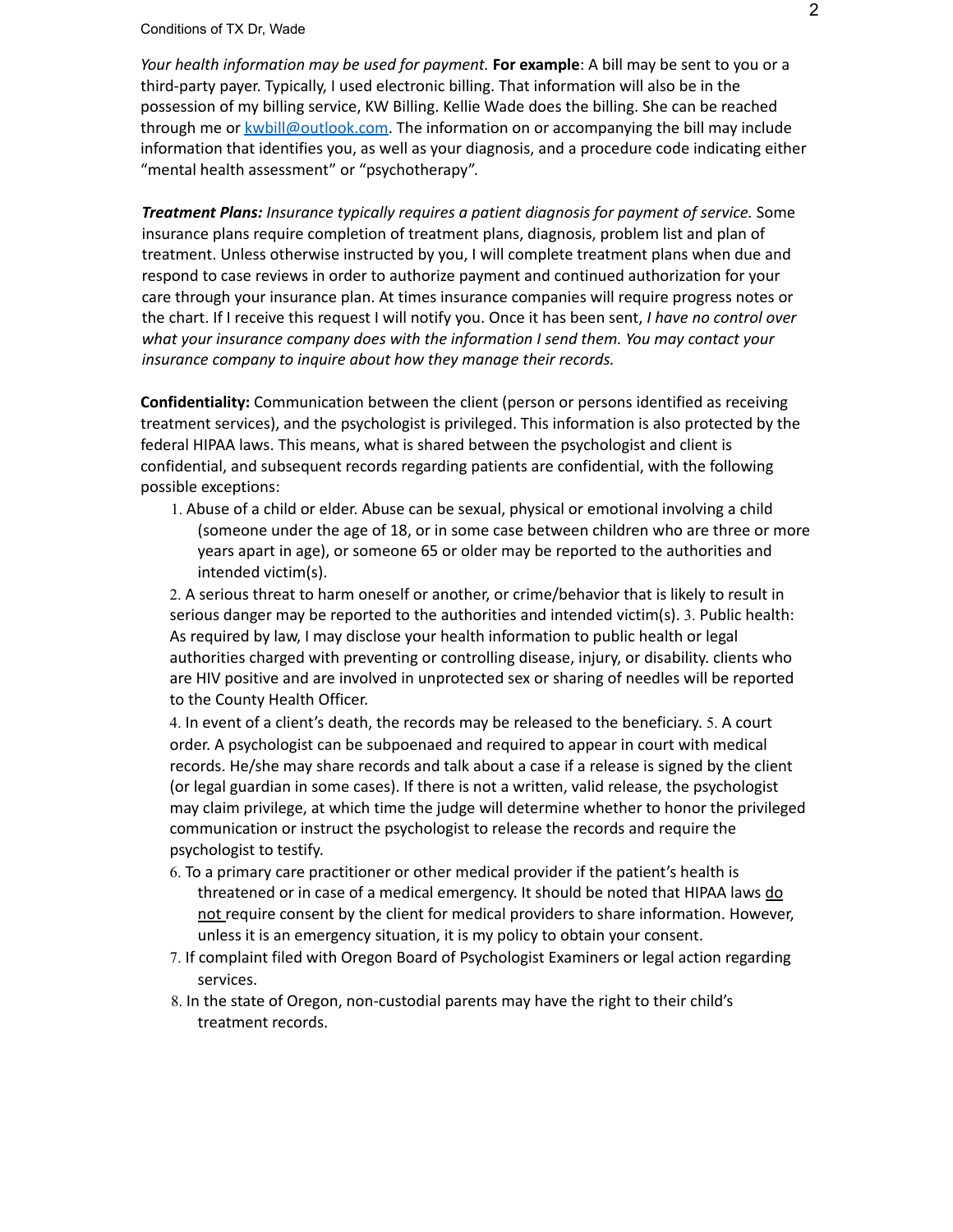9. When working with a child whose parents are divorced. Anything one parent shares with me may be shared with the other parent when I believe this information is clinically appropriate to share. Often there is information I do not believe is helpful to share. My goal is to be an advocate for your child rather than one parent or the other.

In the above situations, sharing of unauthorized information by the psychologist with the appropriate agency does not constitute a violation of confidentiality. The main avenue for releasing information is by the patients or legal guardian signing a release which allows the psychologist to communicate with others.

Parents of a child under 14 years of age are entitled to any information the psychologist may gain with the said child. However, I request parents agree for me to not share information with them without the youth's authorization. This allows treatment to be more open. I also stipulate, if I believe a child is in imminent danger I will share this information. This will be discussed in the first meeting. Note: when working with a child whose parents are divorced, my role is to advocate for your child. I will not keep secretes between parents. This is to avoid me being caught between parents with opposing agendas. My role is to operate as a therapist, not to evaluate custody.

**Family Therapy**: In the case of family therapy, there may be one family member identified as the primary client.

1. There will only be one chart. I will not release the records unless each member gives me permission. Those under the age of 14 may have their legal guardian make the decision**.** 2. Each participant 14 years and older will sign the consent to treatment form. This will give me permission to work with them and also agreement that I may speak with all parties involved in the family therapy freely sharing any information with family members.

3. The limits of confidentiality still apply. **Please Note**: non-custodial parents may have rights to the treatment record. The records have information from all parties, consequently, a non-custodial parent may have access to the records that contain information about and presented by all parties in the family therapy session. If you are a divorced parent in family therapy with a minor child, the child's other parent, even if not involved in the therapy (custodial or not), may have access to all information in the records about the family therapy and members in the family therapy.

**Working with Couples**: Both parties are my client and will be required to sign consent to treatment and any authorizations to release information. I will not bill insurance for couple's work, for the relationship is the focus of treatment, unless the policy allows for couples work with the focus on the relationship. I will not keep secrets. This means, anything one party shares with me, if I believe clinically relevant; I will share with the other party. Once I have worked with a couple, I will not see either for individual therapy unless there are unique circumstances in which I believe this is in the best interest of both parties. If there is a divorce, I will not release information unless written consent by both parties. A judge also has the power to mandate disclosure of privileged information.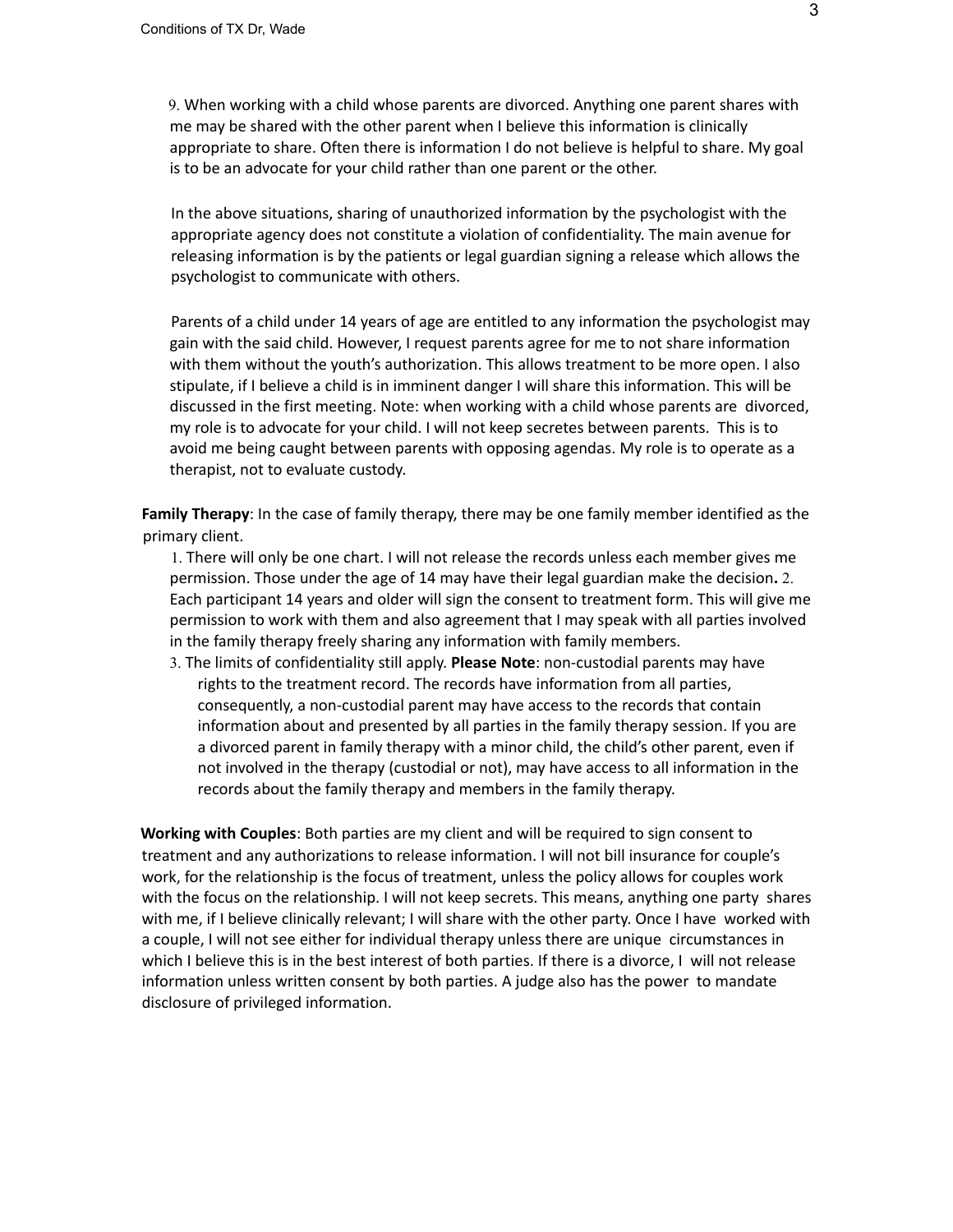**As part of my practice to improve quality of care**. I have mental health colleagues with whom I consult on a regular basis. Should I discuss your case, identifying information is not shared and this process allows me to gain different perspectives regarding treatment approaches that might be helpful in our work. The consultant is also legally bound to keep the information confidential. If you don't object, I will not tell you about these consultations unless I feel that it is important to our work together.

**Sessions are typically 45 minutes.** This allows me time to return phone calls, make notes, etc. between sessions. Your appointment is time especially set aside for you. 24-hour notice of cancellation allows me the opportunity to offer that time to another patient. Late cancellation or no show will result in a \$50 charge for the first two times and the full amount for subsequent occurrences. If you are ill and cancel the day of the appointment you will not be charged for late cancellation. If we are meeting during winter months and you don't feel safe driving on the snow and ice, you will not be charge if you call the same day before your appointment.

**Fee Schedule**: The first session is called an intake and is billed at \$230. Subsequent therapy sessions are (\$150 for 45 minutes and \$175 for 55-60 minutes) for individual therapy and \$175 (50 minutes) for family therapy/couples' therapy. A typical intake, individual or family session is 45-50 minutes. After the initial visit of \$230, consultation and/or participation in meetings will be billed at the regular session rate of \$150 for 45-50 minutes. For shorter meetings, \$100 for 16-37 minutes. If you have questions please ask me or contact Kellie at kwbill@outlook.com. My office uses electronic billing. If you do not want my office to bill please let me know.

**Responsible Party:** For outstanding balances I send the monthly billing statement to one household or one responsible party only. If two or more people from different households share financial responsibility for a patient's medical expenses, I will bill only one of them, the one who signed the intake forms accepting financial responsibility. If someone other than that person wishes to be the responsible party, he or she can fill out and sign intake forms, after which responsibility for the account can be transferred. Ultimately, if you do not pay as agreed, your account may be turned over to an attorney or a collection agency for collection and you will be held responsible for any legal or collection costs incurred. If for any reason, such as a health saving account, I will send statements upon requests.

**Insurance:** Typically**,** I will bill your insurance company monthly as a courtesy to you and will follow up with them to assist in getting reimbursement for services. However, you are responsible to check with your insurance company regarding your coverage and to track this coverage as treatment progresses. Some things to keep in mind are: Are you currently covered? Am I a provider whose services are paid under this plan? What is your annual deductible? What is the percent of coverage? What is the company's "usual and customary rate?" What is the maximum benefit for outpatient mental health coverage? Remember: You are responsible for the entire bill whether the insurance pays or not.

**Contacting Me /Crisis Coverage:** If you're experiencing a medical emergency call 911 or proceed to your nearest emergency room. Suicide prevention hotline: 800.273-8255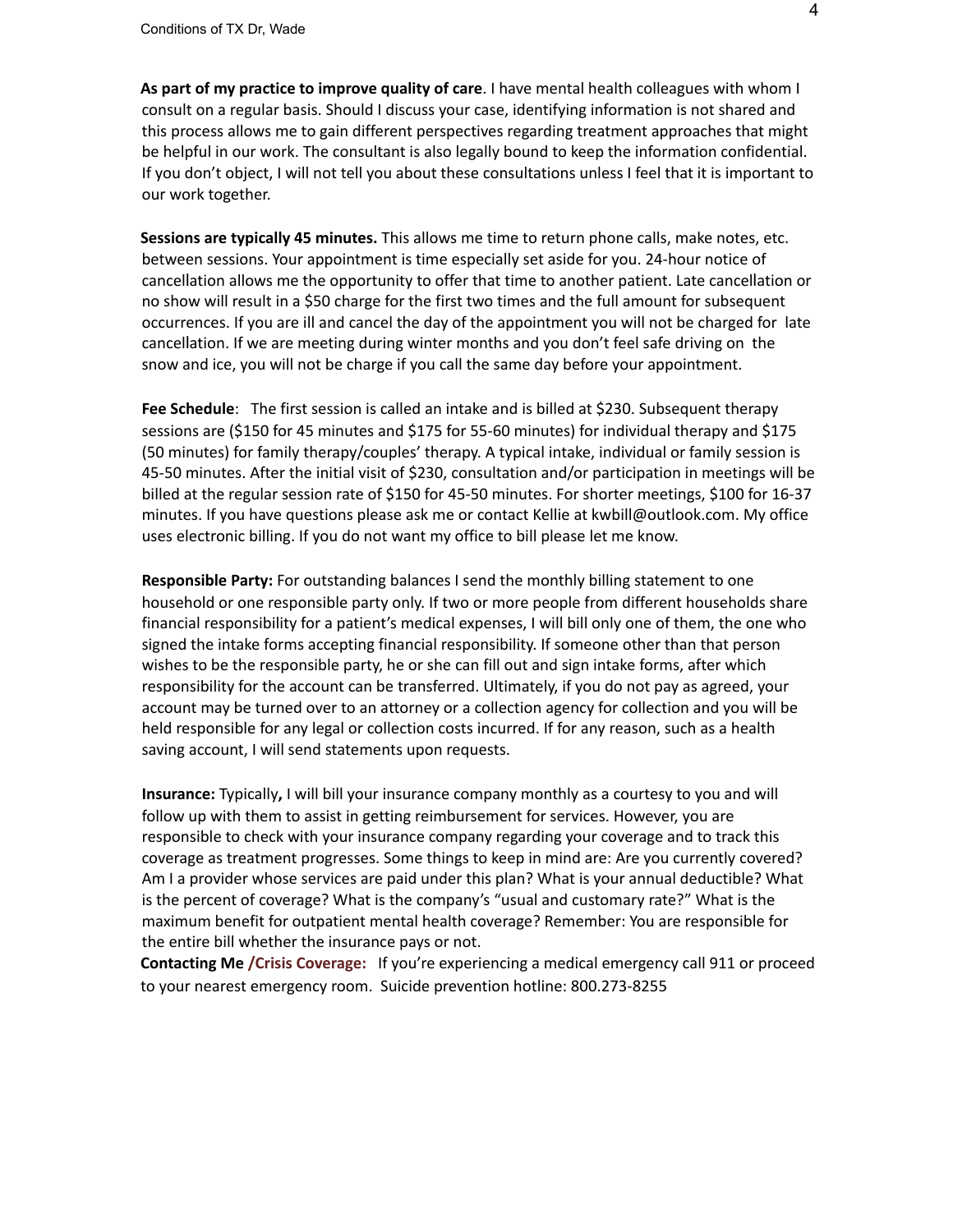You may attempt to contact me for support on my cell phone 541-490-9536. **In cases of crisis DO NOT email or text**. If I am away from my phone for an extended period this will be on my message if you call my phone. If you are unable to reach me and feel that you can't wait for a return call, contact your family physician or the nearest emergency room and ask for the psychologist [psychiatrist] on call or call 911. If I am unavailable for longer than 24 hours this will be on my cell phone message. Crisis calls will be charged **\$50.00 for each 15-minute block of time**. Insurance companies typically will not pay for crisis calls. The goal is for our work to be contained during our sessions.

**Legal Proceedings:** If you become involved in legal proceedings that require my participation, you will be expected to pay for all of my professional time even if I am called to testify by another party. My legal hourly fee is \$300. Professional time includes the entire court process, including but not limited to, consultation with attorneys, travel time, waiting to testify, preparing written briefs and actual testimony. Clients entering treatment are agreeing to not involve me in adversarial legal/court proceedings or attempt to obtain records of treatment for legal/court proceedings when marital or family therapy has been unsuccessful at resolving disputes. This prevents misuse of your treatment for legal objectives.

**Patient Records** The laws and standards of my profession require that I keep treatment records. You are entitled to receive a copy of the records unless I believe that seeing them would be emotionally damaging, in which case I will be happy to send them to a mental health professional of your choice. Because these are professional records, they can be misinterpreted and/or upsetting to untrained readers. I recommend that you review them in my presence so that we can discuss the contents. Patients will be charged an appropriate fee for any time spent in preparing information requests.

**HIPAA Notice of Policies and Practices** I am required by Federal law (Health Insurance Portability and Accountability Act, known as HIPAA) and by State law to protect the privacy of your personal information and to give you a Notice that describes (1) how clinical information about you may be used and disclosed and (2) how you can get access to this information. (see HIPAA form)

I reserve the right to change my practices and to make the new provisions effective for all protected health information I maintain. Should my information practices change, it will be posted prominently in my waiting room.